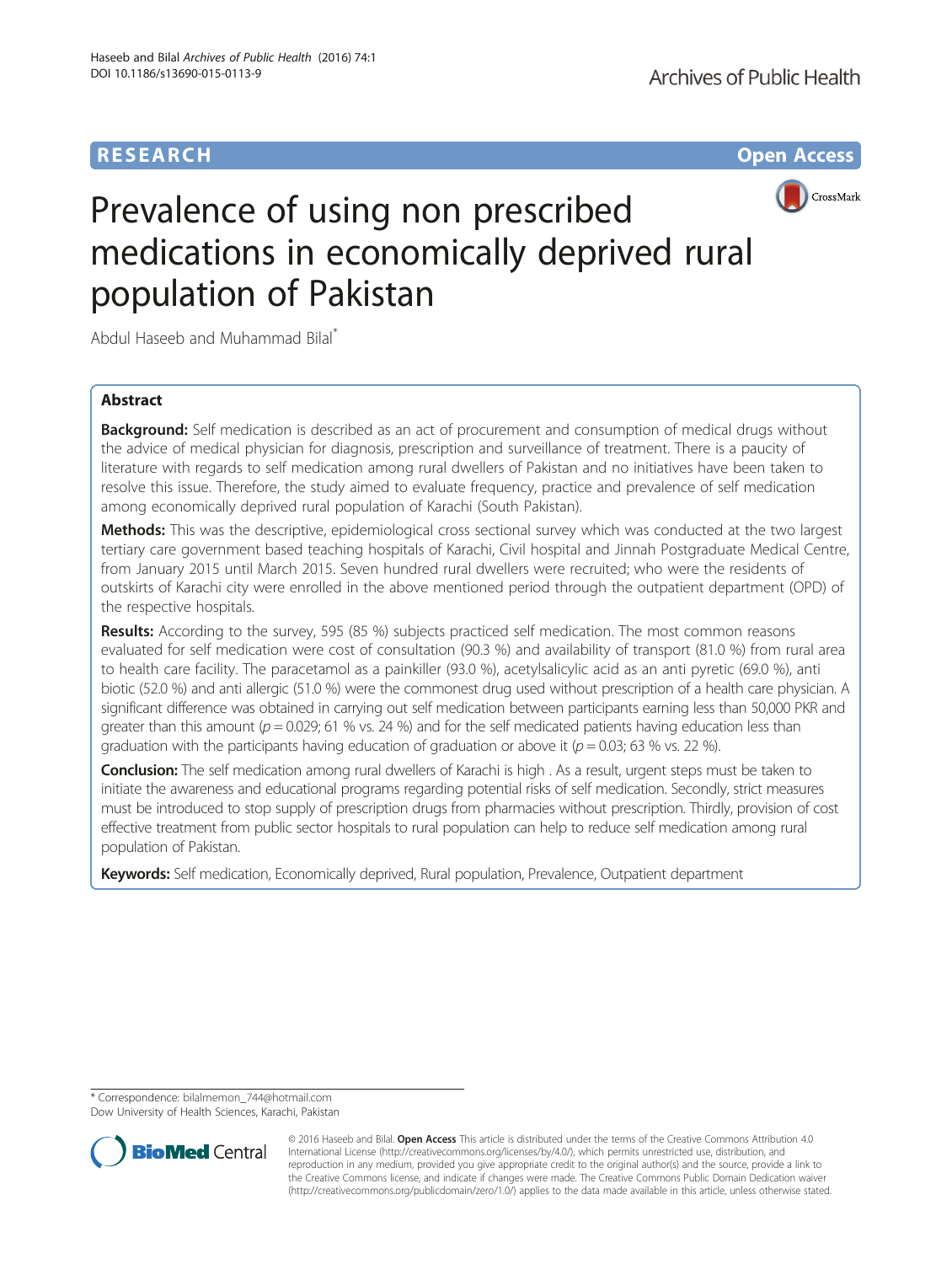# Background

Self medication is described as an act of procurement and consumption of medical drugs without the advice of medical physician for diagnosis, prescription and surveillance of treatment [[1](#page-5-0)]. The definition is further applicable with regards to treatment of family members, specifically children and elderly. The practice is considered as a major element of self care and primary public health resource in health care system of Pakistan. The epidemiological data has revealed high prevalence all over the world; up to 59 % in Nepal [[2\]](#page-5-0) and other developing countries [\[2](#page-5-0)], 92 % in adolescents of Kuwait [\[3](#page-5-0)], 31 % in India [\[4](#page-5-0)] and in European countries (Sweden, Finland, Netherlands) ranged from 17–67 %, depending on the underlying recall period [[5\]](#page-5-0). However, few studies that were conducted in Pakistan have revealed the prevalence of 51 % [\[6](#page-5-0)] among children. Moreover, studies conducted in Karachi have confirmed the frequency of self medication among university students to be as high as 80.4 % [\[7](#page-5-0)]. Particularly, usage frequency among non-medical students was 83.3 % while for those in medical school, it was estimated to be 77.7 % [\[7\]](#page-5-0).

Recently, there has been a considerable increased concern among public and professional health associations regarding irrational usage of drugs [[8\]](#page-5-0). Studies have deduced that behaviors towards self medication are more common among women specially those who live alone, people facing chronic health issues, psychiatric conditions and those who are of younger age and are students [[9\]](#page-5-0). Furthermore, lack of access to healthcare, availability of medicines as over the counter medicines, poor regulatory practices and long delay in medical care from hospitals has contributed significantly to rising trends in modern societies [[10](#page-5-0)]. It is also claimed that self medication current trends are economic driven, where the person who is not able to pay for the cost of medicines practices self medication because he finds it feasible [[11\]](#page-5-0).

It is believed that public awareness along with enforcing and implementing laws about prescribed medications can immensely reduce the rate of self medication [[12\]](#page-5-0). In Pakistan, it is a common practice that the prescription drug is sold in pharmacy without prescription; which is strictly prohibited according to local law. Pharmacist dispensing these prescribed drugs have no information of patients allergies and as a result antibiotics and habit forming medicines are easily accessible without prescription.. Furthermore, there is a paucity of literature with regards to self medication among rural dwellers of Pakistan and no initiatives have been taken to resolve this issue. Therefore, the study aimed to evaluate frequency, practice and prevalence of self medication among economically deprived rural population of Karachi (South Pakistan).

#### **Methods**

#### Study design and setting

This was the descriptive, epidemiological cross sectional survey which was conducted at the two largest tertiary care government based teaching hospitals of Karachi, Civil hospital and Jinnah Postgraduate Medical Centre, from January 2015 until March 2015. Both the hospitals are known to provide tertiary care treatment free of cost, so they are basic health care providers for rural dwellers living in the outskirts of Karachi city who cannot afford the cost of treatment at other health care setups.

#### Sample size calculation

The local literature does not provide any prevalence of self medication among rural dwellers living in outskirts of Karachi. However, previous studies conducted on medical university students affiliated with tertiary care teaching hospitals of Karachi revealed a prevalence of self medication to be 75–80 % [[7\]](#page-5-0).

A pilot study was conducted initially to test the questionnaire on 30 subjects who fulfilled the inclusion criteria of our study in the same setting at tertiary care teaching hospital. The data collected from these participants was analyzed and proportion of the subjects that self medicated was calculated which reported to be 80 %. Moreover, the feedback was also obtained from investigators and participants. In the light of responses obtained, ambiguities from questionnaire were removed before its implementation in the final study. The data from pilot study was not included in the final results.

Ultimately, using 80 % as a reference prevalence of usage of self medication on rural dwellers of Karachi, the minimum sample size was calculated to be 693, at a confidence interval of 99.9 %. However, 700 subjects were recruited for the study.

### Inclusion and exclusion criteria

Seven hundred participants who were residents of outskirts of Karachi city area were considered as the rural dwellers and enrolled in the above mentioned period through the outpatient department (OPD) of the respective hospitals. Participants belonging to medical, paramedical and pharmacology fields were excluded from the study survey to avoid selection bias as they are well aware with potential side effects of self medication and expected to have lower self medication rates.

To meet the inclusion criteria, self medication was defined as usage of any medicinal product (prescription drugs and over-the-counter drugs as well), in the past 6 months, with one's own accord, which was not prescribed by a health physician. A time period of 6 months was allocated to eliminate recall bias among the participants who had used antibiotics and were likely to recall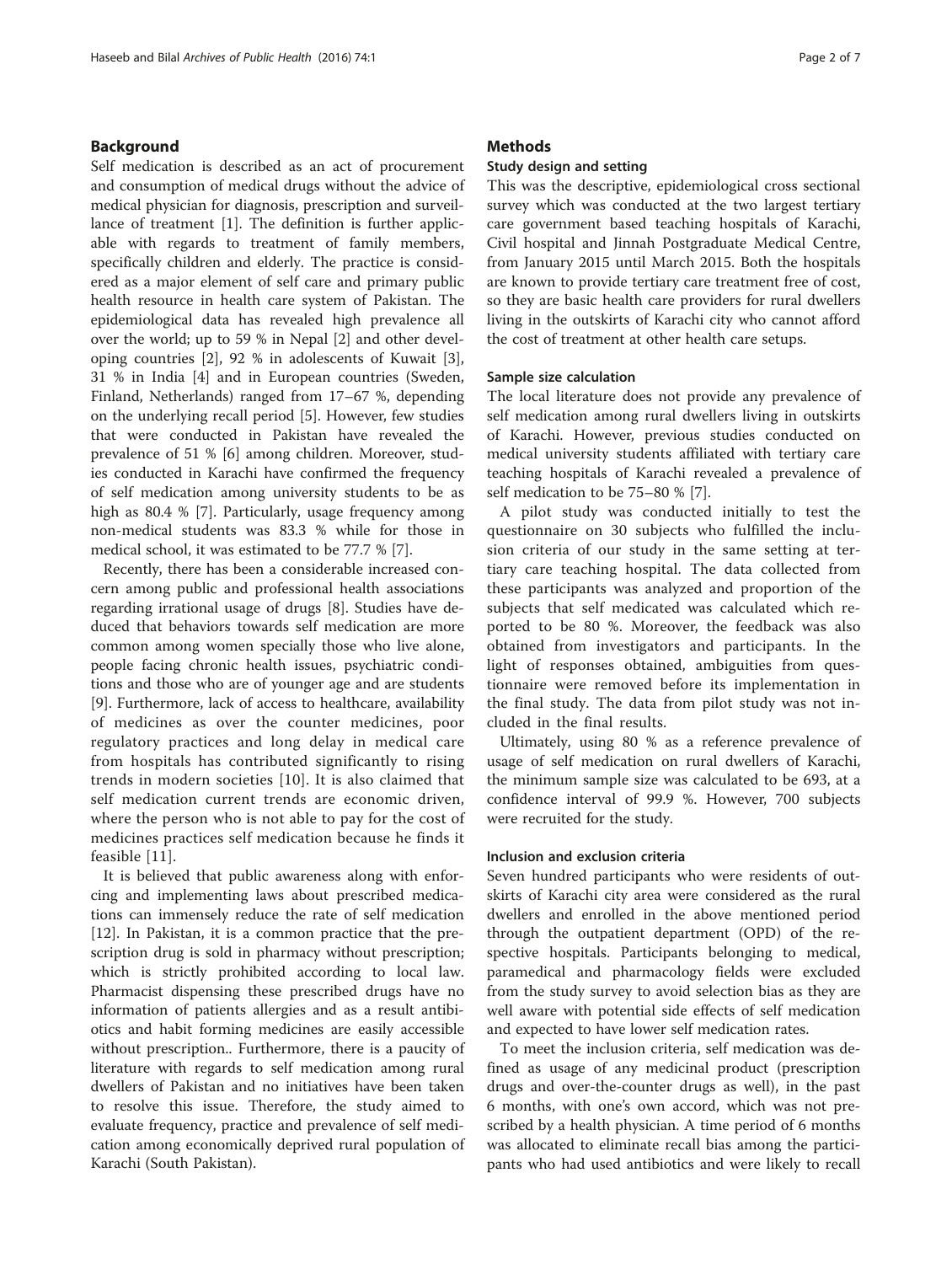it in this adequate time period, with those participants who had not used antibiotics and would also clearly remember not having used them in the suggested time period.

#### Data collection procedure

A non probability convenience sampling was employed at the OPD of two tertiary care hospitals to recruit a sample size of 700. Both verbal and written informed consents were obtained from the participants after brief introduction of the study. A pre-designed and pre tested questionnaire [\[13\]](#page-5-0) in English language was used to collect the responses. However, participants who did not understand English were interviewed by trained medical researchers in their local language Urdu and later, responses were back translated in English before entering information into questionnaire. During the data collection procedure, participants were also assessed with the indication for the reported drug used for (e.g. whether the paracetamol was used as a pain killer or anti pyretic drug).

#### Date collection tool

We used paper based questionnaire which was divided into 3 parts for data collection. Each section was preceded by the statement to elaborate the type of question that would follow, for the better understanding of participants. The first part assessed the demographical features of the subject followed by second part which dealt with the prevalence and practice of self medication. Lastly, third part focused on attitudes of rural dwellers towards self medication. The entire tool consisted of close ended questions only.

#### Data entry and analysis

Data entry and analysis was performed using SPSS version 19. Moreover, the descriptive analysis was performed by calculating means and proportions for continuous and discrete data respectively. Inferential analysis was conducted by employing the Pearson chi square test of significance to identify associations amongst demographical variables like gender and educational status with prevalence of self medication. A  $p$  value of < 0.05 was considered as statistically significant.

## Ethical consideration

The research protocol was approved by the Ethical Review Board of Dow university of Health Sciences. Additionally, permissions were obtained prior to study from respective hospitals.

### Results

A remarkably high response rate of 100 % was obtained, due to proper explanation of research proposal and assurance of maintaining full confidentiality of the data they provided. Three fifty participants (50 %) were recruited from each hospital. The mean age of the subjects was  $48.5 \pm 6.3$ , consisting of  $441$  (63 %) males and 259 (37 %) females. Besides, 217 (31) participants were matriculated (grade 10),182 (26) had secondary school degree (intermediate), 77 (11 %) participants were graduated,49 (7 %) had qualification of post graduation and 175 (25 %) OPD patients had no formal education. Regarding occupation, 329 (47 %) were employed,77 (11 %) were retired, 161 (23 %) were un-employed and 133 (19 %) were students. When questioned about monthly income, 147 (21 %) earned <5000 PKR, 210 (30 %) responded in the range of 5000–10,000PKR, 182 (26 %) subjects responded 10,000–20,000 PKR, 95 (13.5 %) responded 20,000–50,000PKR, 66 (9.5 %) responded for >50,000PKR. Further,429 (61.3 %) participants were married, 122 (17.5 %) were single,56 (8.0 %) were widow and 92 (13.2 %) were divorced. For the subdivision of chronic illness, 365 (52.2 %) were not having any chronic disease where as 77 (11 %) responded diabetes and 133 (19.0) claimed cardiovascular diseases.

According to the survey, 595 (85 %) subjects practiced self medication. The most common reason evaluated for self medication was cost of consultation (90.3 %), availability of transport (81.0 %), advice from friend/family (78.0 %), convenience (62.0 %) and previous experience (67.0). The prevalent symptoms that led rural dwellers to indulge in self medication were headaches (81.0 %), flu/cough (79.0 %), fever (68.0 %) and pain elsewhere in body (63.0 %). As a result paracetamol as a painkiller (93.0 %), acetylsalicylic acid as an anti pyretic (69.0 %), anti biotic (52.0 %) and anti allergic (51.0 %) were the commonest drug used without prescription of a health care physician. Besides, 90 % (535) never read the instructions that are placed with medicine and only 9 % (54) read about side effects and contraindications. Moreover, 35 % (208) of the subjects practicing self medication adjusted dosage of medicine consulting pharmacist and 22 % (131) adjusted according to previous experiences.

Furthermore, for the most prevalent self medicated drug, paracetamol (pain killers) were used with the frequency of every few months by 216 (39 %) subjects, 172 (42 %) subjects also used acetylsalicylic acid (anti pyretic) within every few months. However, anti allergics were used by 136 (45 %) participants with with the frequency of 2–3 times in a year whereas same frequency was recorded for usage of antibiotics by 151 (49 %) participants. Alarmingly, only 196 (33 %) self medicated OPD patients were aware of the fact that their practice can lead to harmful effects and only 150 (25.2 %) subjects among them appreciated that they should consult a medical physician before starting a new medicine.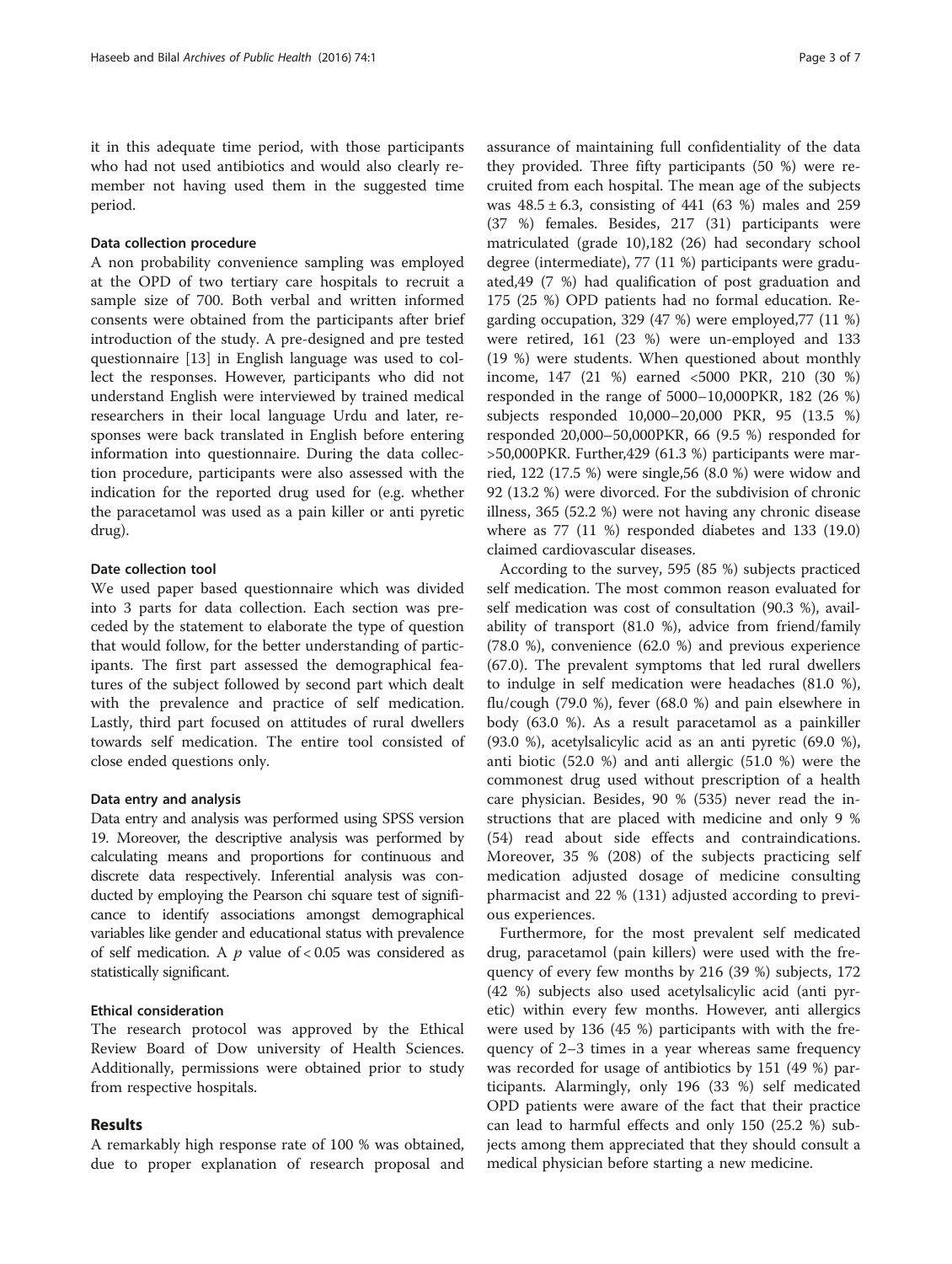Further analysis was performed to assess the significant difference associated with demographical features with regards to prevalence of self medication. There was no significant difference between self medication practiced by male and females ( $p = 0.32$ ; 41 % vs 44 %) and subjects having a chronic disease with participants having no disease ( $p = 0.48$ ; 42 % vs 43 %). However, a significant difference was obtained between participants earning less than 50,000 PKR and greater than this amount ( $p = 0.029$ ; 61 % vs 24 %) and for the self medicated patients having education less than graduation with the participants having education of graduation or above it ( $p = 0.03$ ; 63 % vs [2](#page-4-0)2 %) (Tables 1, 2, [3](#page-4-0) and [4\)](#page-4-0).

## **Discussion**

The current study highlights that about 85 % population of rural dwellers of Karachi self medicate. To the best of our knowledge this is the first study of its kind and there is no such data available on rural dwellers of other cities, as a result there is no study available for comparison on national level. However, a study conducted on Pakistani mothers reported a prevalence of 51 % for giving medicines to their children without consulting medical doctor in a district of Karachi [\[6](#page-5-0)]. Coversely, a study indicated that 76 % of university students of Karachi self medicate [[13\]](#page-5-0). The results of our study are in line with the situation of Croatia [\[14](#page-5-0)] and Hong Kong [[15\]](#page-5-0) where percentage population found to be self medicating were 88 % and 94 % respectively from results of 2001. However our results are inconsistent with the work of Deshpande SG et al., who has reported the prevalence of self medication of 31 % in general population of India [\[4\]](#page-5-0). This suggests that prevalence calculated in our study is quite high and serious actions must be taken by health care authorities to tackle the situation.

It is also worthy to consider the fact that self medication can help to cure minor sickness that do not require advice of medical doctor and it also reduces the burden on country's health department specifically in the developing and underdeveloped countries having limited health care resources [[14\]](#page-5-0). However, the ease of accessibility of more complex drugs such as antibiotics without prescription has become a source of growing concern [[16\]](#page-6-0). The increase usage of non prescribed drugs has many adverse effects and can lead to global health concerns like emergence of Multi-Drug resistant pathogenisis [\[19\]](#page-6-0), drug dependence and addiction [\[20](#page-6-0)], masking of malignant and lethal diseases [[17, 18\]](#page-6-0), danger of misdiagnosis [[21](#page-6-0)], problems relating to over and under dosaging [[19\]](#page-6-0), drug interactions with other compounds in body [\[22](#page-6-0)] and problems relating to the side effect profile of particular drugs [\[23\]](#page-6-0).

Among rural dwellers of Karachi, the most popular reasons behind self medication were cost of consulting a

| Variable                | $N = 700$    | %    |  |
|-------------------------|--------------|------|--|
| $Age \pm SD$            | $48 \pm 6.3$ |      |  |
| Gender                  |              |      |  |
| Male                    | 441          | 63.0 |  |
| Female                  | 259          | 37.0 |  |
| Education               |              |      |  |
| Matric                  | 217          | 31.0 |  |
| Intermediate            | 182          | 26.0 |  |
| Graduation              | 77           | 11.0 |  |
| Post graduation         | 49           | 7.0  |  |
| No education            | 175          | 25.0 |  |
| Occupation              |              |      |  |
| Working                 | 329          | 47.0 |  |
| Retired                 | 77           | 11.0 |  |
| Un-employed             | 161          | 23.0 |  |
| Student                 | 133          | 19.0 |  |
| Monthly income          |              |      |  |
| <5000 PKR               | 147          | 21.0 |  |
| 5000-10,000             | 210          | 30.0 |  |
| 10,000-20,000           | 182          | 26.0 |  |
| 20,000-50,000           | 95           | 13.5 |  |
| >50,000                 | 66           | 9.5  |  |
| Marital status          |              |      |  |
| Single                  | 122          | 17.5 |  |
| Married                 | 429          | 61.3 |  |
| Widow                   | 56           | 8.0  |  |
| Divorce                 | 92           | 13.2 |  |
| Type of chronic illness |              |      |  |
| Thyroid Disorder        | 24           | 3.4  |  |
| <b>Diabetes</b>         | 77           | 11.0 |  |
| Hypertension            | 52           | 7.4  |  |
| Hyperlipidemia          | 6            | 0.9  |  |
| Cardiovascular          | 133          | 19.0 |  |
| <b>Bone illness</b>     | 42           | 6.0  |  |
| None                    | 365          | 52.2 |  |

medical doctor (90 %), lack of facility of transport (81 %) and advice from friend/relative (78 %) . This is due to the fact that owing to low socioeconomic status and lack of infrastructure, rural dwellers are inaccessible to medical facilities available in nearby cities. However, results are contradictory with the other study conducted on university students of Pakistan [\[13\]](#page-5-0) where the most prevalent response was 'previous experience with similar symptoms' (50.3 %) and the 'problem seeming to be too trivial' (48.3 %). Another study conducted in Saudi Arab; Majmaah city also reported previous experience with

|  | Table 1 Illustrates demographic features of study participants |  |  |
|--|----------------------------------------------------------------|--|--|
|  |                                                                |  |  |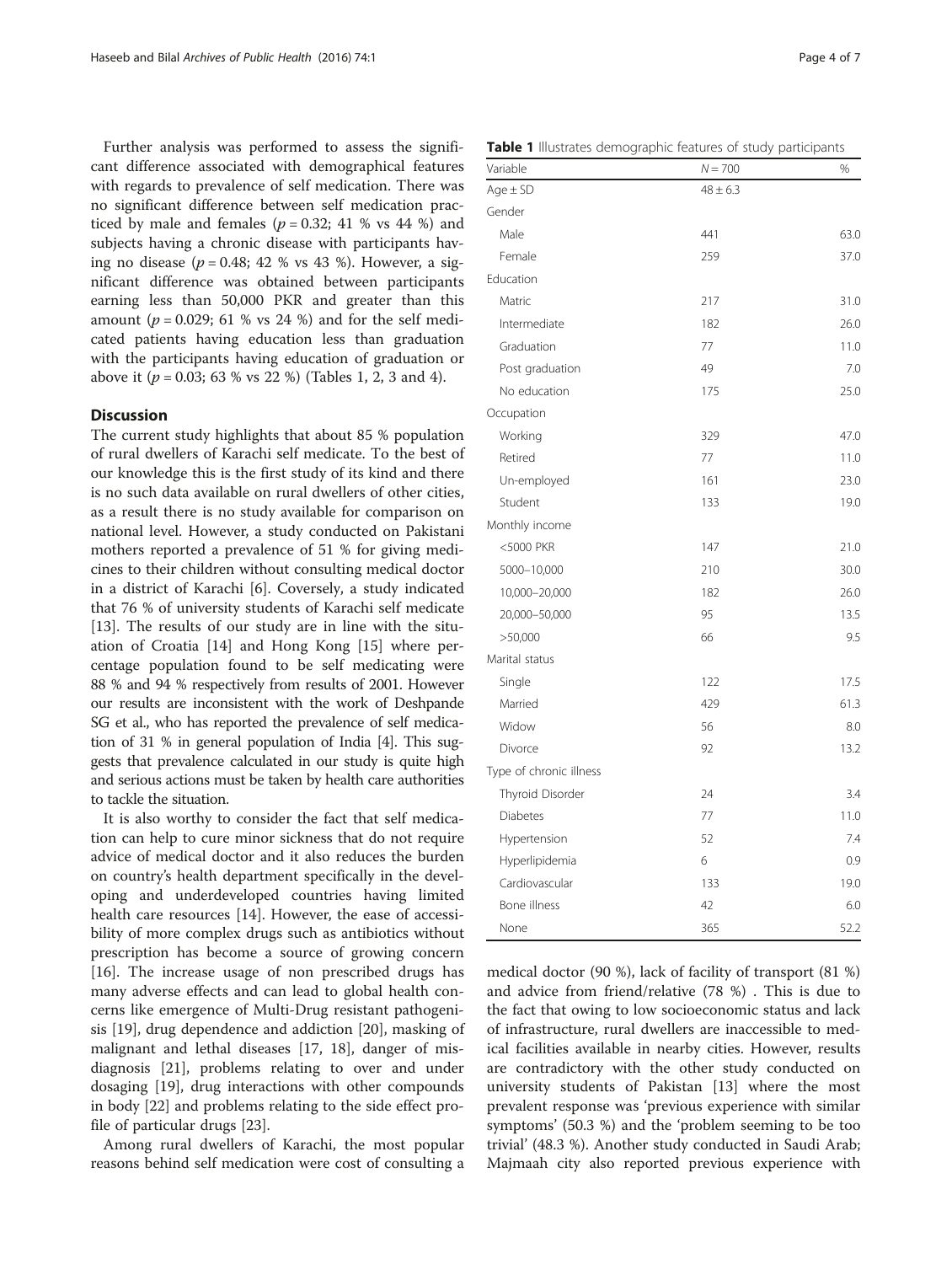<span id="page-4-0"></span>Table 2 Illustrates factors and symptomatology that leads to

| self medication among study participants                        |           |               |  |  |
|-----------------------------------------------------------------|-----------|---------------|--|--|
| Variable                                                        | $N = 595$ | $\frac{0}{0}$ |  |  |
| Perceived reasons for self medication among<br>rural population |           |               |  |  |
| Cost of consultation                                            | 537       | 90.3          |  |  |
| Lack of availability of transport                               | 482       | 81.0          |  |  |
| Advice from friend/family was enough                            | 464       | 78.0          |  |  |
| Previous experience                                             | 399       | 67.0          |  |  |
| Convenience                                                     | 369       | 62.0          |  |  |
| Home stock                                                      | 280       | 47.0          |  |  |
| Problem too trivial                                             | 268       | 45.0          |  |  |
| Urgency of problem                                              | 232       | 39.0          |  |  |
| Public pharmacy                                                 | 208       | 35.0          |  |  |
| Lack of time                                                    | 48        | 8.0           |  |  |
| Symptomatology leading to self medication                       |           |               |  |  |
| Headaches                                                       | 482       | 81.0          |  |  |
| Flu/cough/cold                                                  | 470       | 79.0          |  |  |
| Fever                                                           | 405       | 68.0          |  |  |
| Pain elsewhere                                                  | 375       | 63.0          |  |  |
| Diarrhea                                                        | 244       | 41.0          |  |  |
| Allergy                                                         | 202       | 33.9          |  |  |
| Inability to sleep                                              | 149       | 25.0          |  |  |
| Blood pressure                                                  | 125       | 21.0          |  |  |
| <b>Diabetes</b>                                                 | 113       | 19.0          |  |  |

similar symptoms to be the most commonest answer for self medication [[24\]](#page-6-0).

Furthermore, results also revealed that medicines were directly bought from pharmacies and alarmingly, usage of stock of medicines present at home was the most popular option among rural dwellers for the availability of drugs to self medicate. The latter induces the higher risk of exposure to expired medicines, medicines brought for someone else at home or drugs that have been advised for different health issues; as a result this practice could lead to fatal side effects [\[14\]](#page-5-0). The former factor is valid due to the fact that all kinds of drugs including prescribed medicines are easily available from pharmacies and medical stores without prescription which is a common practice in Pakistan. Strict vigilance must be imposed on selling of medicines that are not categorized as over-the-counter drug by government bodies in order to stop this practice. On the other hand, various studies have revealed that easy access to pharmaceuticals have become an important determinant of self medication in our societies [\[8](#page-5-0)]. This draws our attention to increase marketing and advertisements carried out by pharmaceutical companies through print and electronic

| Variable                              | $N = 595$ | %    |  |
|---------------------------------------|-----------|------|--|
| Commonest drugs used to self medicate |           |      |  |
| Paracetamol (Pain killers)            | 553       | 93.0 |  |
| Aspirin (Fever relieving medicine)    | 410       | 69.0 |  |
| Anti allergy                          | 303       | 51.0 |  |
| Antibiotics                           | 309       | 52.0 |  |
| Vitamins                              | 250       | 42.0 |  |
| Pills for indigestion                 | 148       | 24.5 |  |
| Sleeping pills                        | 173       | 29.0 |  |
| Herbal/homeopathic                    | 107       | 18.0 |  |
| Tonics                                | 54        | 9.0  |  |
| Street drugs                          | 35        | 5.8  |  |
| Birth control pills                   | 30        | 5.0  |  |
| Reading Medication Instructions       |           |      |  |
| Side Effects                          | 54        | 9.0  |  |
| Contraindications                     | 54        | 9.0  |  |
| Doses                                 | 60        | 10.0 |  |
| All                                   | 42        | 7.0  |  |
| Indication                            | 54        | 9.0  |  |
| Never read medical instructions       | 535       | 90.0 |  |
| Dosage of Medication                  |           |      |  |
| Pharmacist                            | 208       | 35.0 |  |
| Previous doses                        | 131       | 22.0 |  |

Table 3 Illustrates attitudes of study participants towards self medication

media. Researchers have indicated that advertisements lead to individuals decision to self medicate [\[25](#page-6-0)]. As a result strict monitoring policies must be introduced to resolve the issue. Marketing and advertisements by pharmaceutical companies should be restricted to overthe-counter drugs only.

According to pain 65 11.0 According to drug instruction 48 48 8.0 Severity 65 11.0 Randomly 89 15.0

Our results also demonstrated that the most common drugs used to self medicate were anti pyretic, anti

Table 4 Depicts frequencies of most common self medicated drugs

| Frequency                              |                      |           | Pain killers Anti pyretics Anti allergics Antibiotics |            |  |
|----------------------------------------|----------------------|-----------|-------------------------------------------------------|------------|--|
| Once                                   | 72 (13 %)            | 45 (11 %) | 45 (15 %)                                             | 65 (21 %)  |  |
| 2-3 times/yr                           | 111 (20 %) 90 (22 %) |           | 136 (45 %)                                            | 151 (49 %) |  |
| Every few months 216 (39 %) 172 (42 %) |                      |           | 76 (25 %)                                             | 59 (19 %)  |  |
| Every few weeks                        | 105 (19 %) 70 (17 %) |           | 30 (10 %)                                             | 22 (7 %)   |  |
| All the time                           | 50 (9 %)             | 33 (8 %)  | 15 (5 %)                                              | 12 (4 %)   |  |
|                                        |                      |           |                                                       |            |  |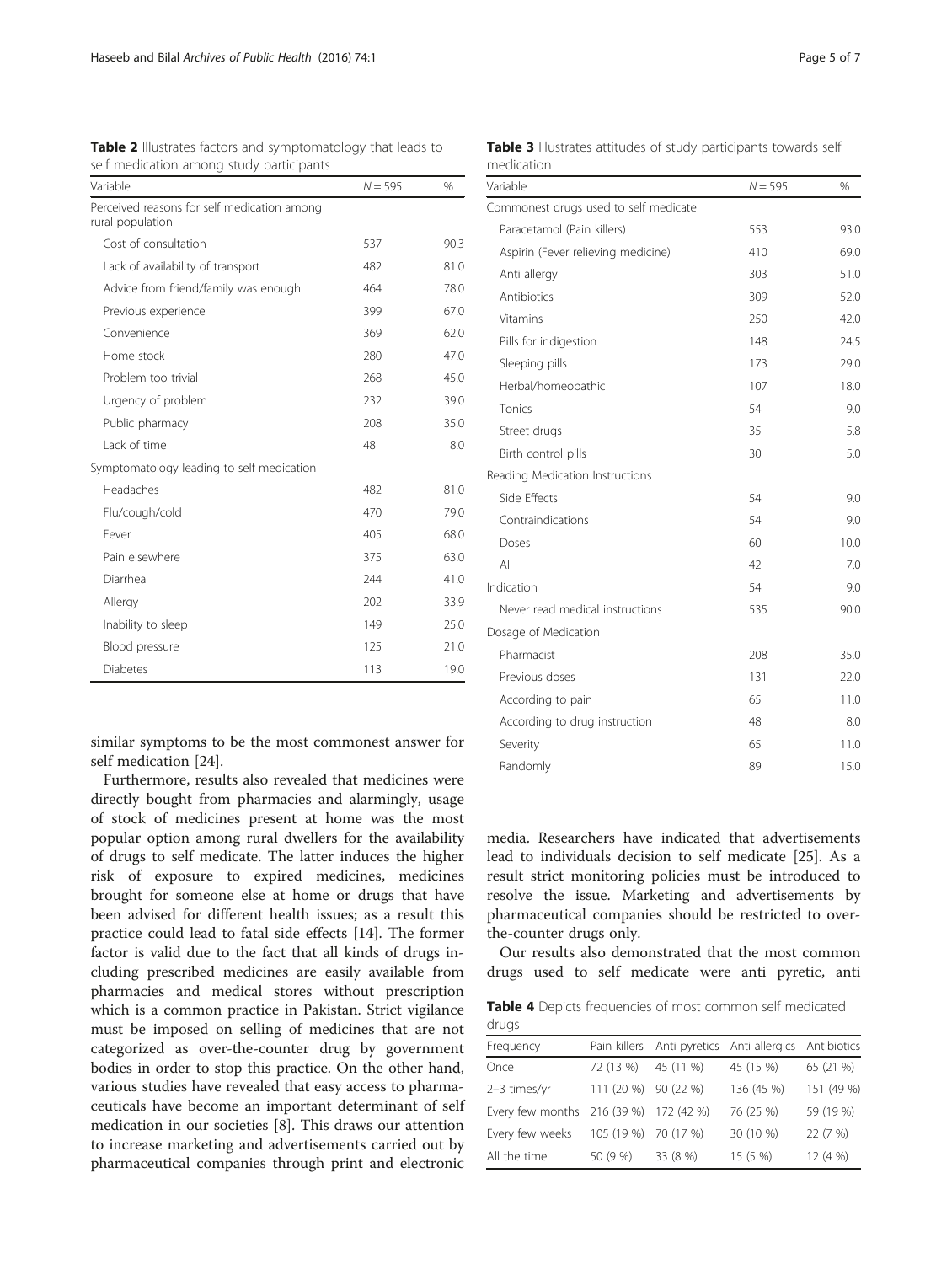<span id="page-5-0"></span>allergic, pain killer and anti biotic to treat fever, pain, flu, headache and allergies respectively. The outcome is similar with the study conducted in Majmaah [\[24](#page-6-0)]. The results are alarming as 52 % of those who self medicated used anti biotic with half of the consumers used at a frequency of 2–3 times a year . The numbers are higher than the study conducted in Pakistan on university students [13]. The results are comparable to a study conducted in Southern Spain where significant number of people employed anti biotic without proper clinical evaluation [\[26](#page-6-0)]. The serious health issue linked with this indiscriminate use is development of anti biotic resistance in Pakistan [[17\]](#page-6-0). The results derived from this study can help to provide a framework for educational programs that will create knowledge about the risk of self-prescribed antibiotics in Pakistan.

Strikingly, 90 % of those who self medicated never red medications instructions and quite a few of people adjusted dosage of medicine according to drug instructions. The results could be attributed to the low educational qualification of rural dwellers. Therefore, vigorous media campaigns must be initiated by government and private bodies to emphasize people regarding importance of reading medication instructions and adverse effects associated with ill adjustment of dosage of medicine.

There were few limitations to the study. Firstly, it was only conducted on rural dwellers of Karachi, therefore results could not be generalized to entire population of Pakistan. Secondly, it was a cross sectional survey, therefore it might have excluded causal relationships between the dependent and independent variable . Thirdly, it was a self administered questionnaire for most of the participants, therefore they might have over reported socially acceptable behaviors and under reported socially undesirable responses. There were no methods to employ in order to evaluate the honesty of participants' answers to the question in survey. The absence of identifying data on the survey sheets and confidentiality would have helped to eliminate such bias. Moreover, it has to be considered that only those rural dwellers were recruited who visited hospital for an acute or chronic disorder, and compared with the general rural population they are likely to have used more self medication during the last 6 months. Lastly, questionnaires were filled in outpatient department and it is a possibility that subjects might have red recommended guidelines and thus acquired knowledge prior to survey. As a result we might have overestimated knowledge for few participants. Despite of the limitations discussed above, our results extended previous works and has comprehensively evaluated the self medication prevalence and attitudes among rural dwellers of Karachi.

## Conclusion

The self medication among rural dwellers of Karachi is high. As a result, urgent steps must be taken to initiate the awareness and educational programs regarding potential risk factors of self medication. Secondly, strict measures like cancellation of pharmacy permits must be implemented to stop supply of prescription drugs from pharmacies selling these medicines without prescription. Thirdly, provision of cost effective treatment from public sector hospitals to rural population can help to reduce self medication among rural population of Pakistan.

#### Competing interests

The authors declare that they have no competing interests.

#### Authors' contributions

AH and MB contributed to design of the study, performed statistical analysis, and drafted the manuscript. Moreover, they conceptualized the study, participated in its design and coordination, and helped to draft the manuscript. All authors have read and approved the final manuscript.

#### Acknowledgements

We are thankful to the Outpatient Department of Civil Hospital Karachi for their contributions to this article.

#### Received: 2 September 2015 Accepted: 31 December 2015 Published online: 22 January 2016

#### References

- Montastruc JL, Bagheri H, Geraud T, Lapeyre-Mestre M. Pharmacovigilance of self-medication. Therapie. 1997;52:105–10.
- 2. Shankar PR, Partha P, Shenoy N. Self-medication and non-doctor prescription practices in Pokhara valley, Western Nepal: a questionnairebased study. BMC Fam Pract. 2002;3:17.
- 3. Abahussain E, Matowe LK, Nicholls PJ. Self-reported medication use among adolescents in Kuwait. Med Princ Pract. 2005;14:161–4.
- 4. Deshpande SG, Tiwari R. Self medication–a growing concern. Indian J Med Sci. 1997;51:93–6.
- 5. Italia S, Brand H, Heinrich J, Berdel D, von Berg A, Wolfenstetter SB. Utilization of self-medication and prescription drugs among 15-year-old children from the German GINIplus birth cohort. Pharmacoepidemiology Drug Saf 2015 [Epub ahead of print] doi[:10.1002/pds.3829](http://dx.doi.org/10.1002/pds.3829)
- 6. Haider S, Thaver IH. Self medication or self care: implication for primary health care strategies. J Pak Med Assoc. 1995;45:297–8.
- 7. Mumtaz Y, Jahangeer SA, Mujtaba T, Zafar S, Adnan S. Self medication among university students of Karachi. JLUMHS. 2011:10(03):102-5.
- 8. Loyola-Filho AI, Antonio I, Lima-Costa MF, Uchoa E. Bambui Project: a qualitative approach to self-medication. Cad Saude Publica. 2004;20:1661–9.
- 9. Figueiras A, Caamano F, Gestal-Otero JJ. Sociodemographic factors related to self-medication in Spain. Eur J Epidemiol. 2000;16:19–26.
- 10. Vila J, Pal T. Update on antibacterial resistance in low-income countries: Factors favouring the emergence of resistance. Open Infect Dis J. 2010;4:38–54.
- 11. Awad A, Eltayeb I, Matowe L, Thalib L. Self-medication with antibiotics and antimalarials in the community of Khartoum State, Sudan. J Pharm Pharm Sci. 2005;8:326–31.
- 12. Grigoryan L, Burgerhof JG, Degener JE, Deschepper R, Lundborg CS, Monnet DL, et al. Determinants of self-medication with antibiotics in Europe: the impact of beliefs, country wealth and the healthcare system. J Antimicrob Chemother. 2008;61(5):1172–9. doi[:10.1093/jac/dkn054](http://dx.doi.org/10.1093/jac/dkn054).
- 13. Zafar SN, Syed R, Waqar S, Zubairi AJ, Vaqar T, Shaikh M, et al. Selfmedication amongst university students of Karachi: prevalence, knowledge and attitudes. J Pak Med Assoc. 2008;58(4):214–7.
- 14. Aljinović-Vucić A, Trkulja V, Lackovic Z. Content of home pharmacies and selfmedication practices in households of pharmacy and medical students in Zagreb, Croatia: findings in 2001 with a reference to 1977. Croat Med J. 2005;46:74–80.
- 15. Lau GS, Lee KK, Luk CT. Self-medication among university students in Hong Kong. Asia Pac J Public Health. 1995;8:153–7.